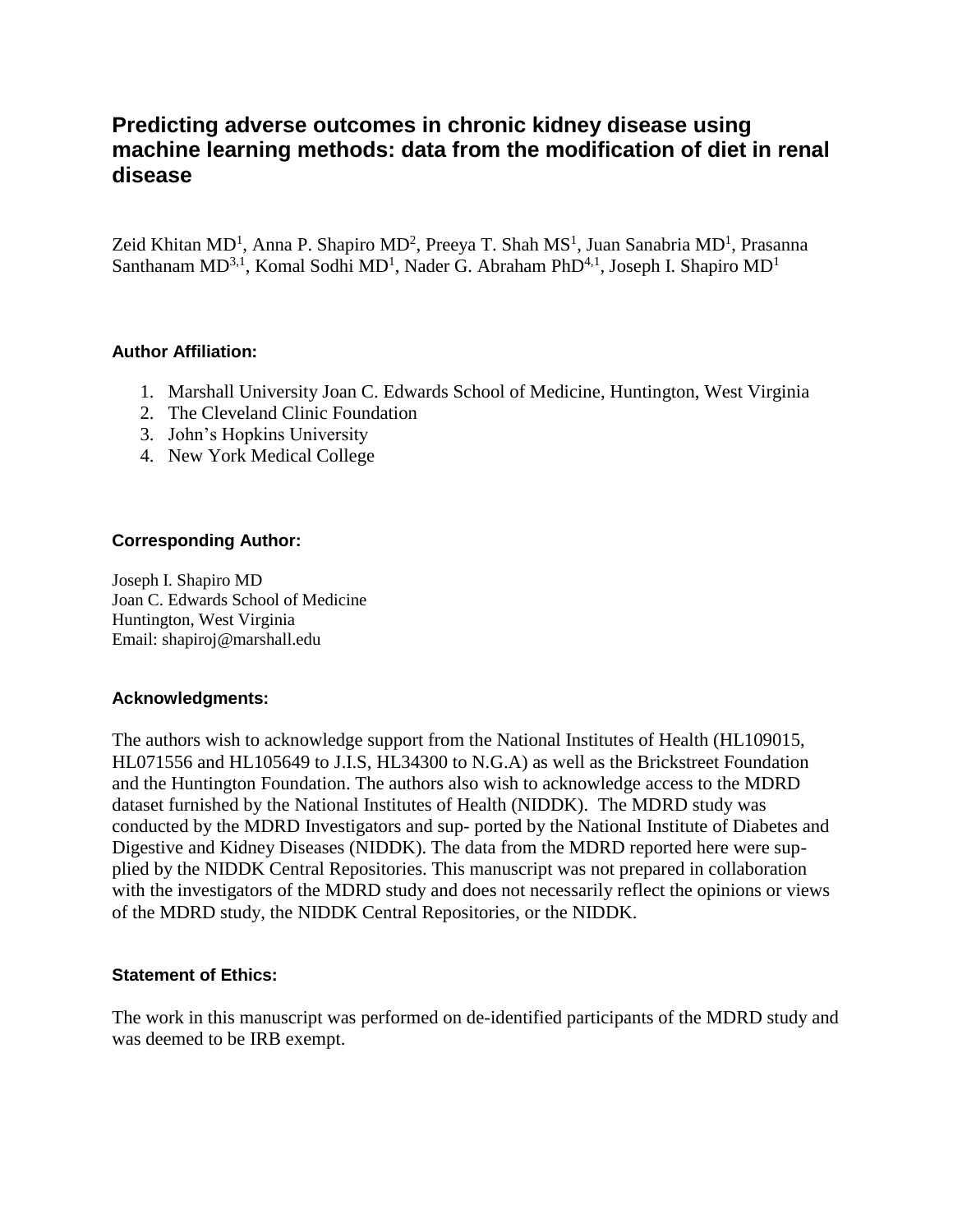## **Abstract**

Background: Understanding factors which predict progression of renal failure is of great interest to clinicians.

Objectives: We examined machine learning methods to predict the composite outcome of death, dialysis or doubling of serum creatinine using the modification of diet in renal disease (MDRD) data set.

Methods: We specifically evaluated a generalized linear model, a support vector machine, a decision tree, a feed-forward neural network and a random forest evaluated within the context of 10 fold validation using the CARET package available within the open source architecture R program.

Results: We found that using clinical parameters available at entry into the study, these computer learning methods trained on 70% of the MDRD population had prediction accuracies ranging from 66-77% on the remaining 30%. Although the support vector machine methodology appeared to have the highest accuracy, all models studied worked relatively well.

Conclusions: These results illustrate the utility of employing machine learning methods within R to address the prediction of long term clinical outcomes using initial clinical measurements.

## **Keywords**

hypertension, blood pressure, chronic renal disease, correlation, machine learning, cardiovascular disease

## **Introduction**

The modification of diet in renal disease study was a landmark clinical trial examining the effectiveness of blood pressure control and dietary protein restriction on renal disease progression.<sup>1</sup> Although the maneuvers studied in the project were not very successful at attenuating renal disease progression, the most commonly used formula for estimating glomerular filtration rate (eGFR) was developed from this study. We chose to use this data set to examine whether we could predict outcomes using different mathematical methodologies on this population.

### **Methods**

A retrospective study was performed using data acquired in the "Modification of Diet in Renal Diseases" or MDRD study.<sup>2</sup> Results from this study have been reported elsewhere.<sup>1-5</sup> This data containing 25,903 records was imported into R Studio and simplified into 840 unique patient records. Within this data, we found 692 subjects who had complete records for 76 variables determined on the initial visit which were used for modeling (Appendix 1). The outcome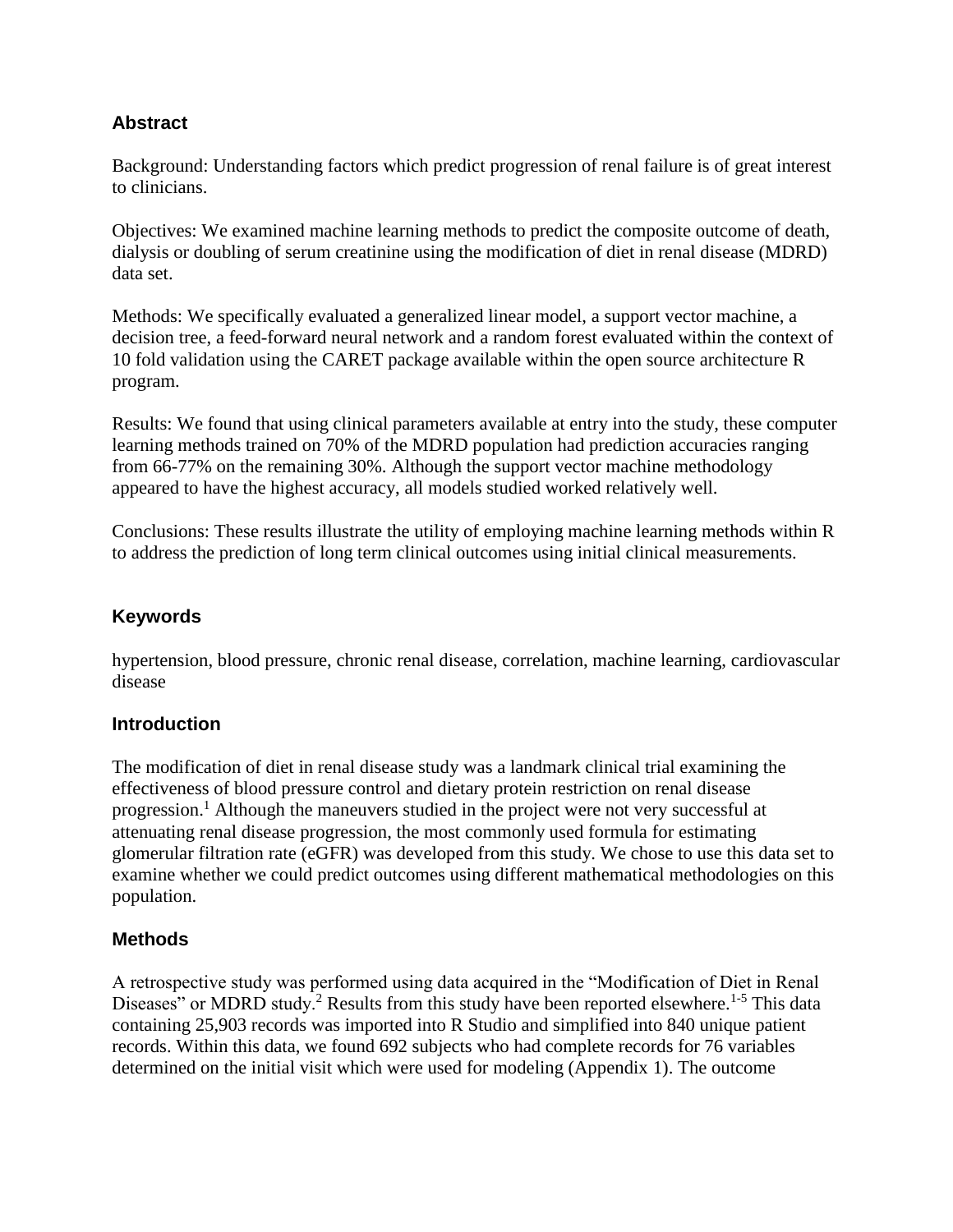measurement used was a composite variable consisting of death, dialysis or a doubling of the serum creatinine.<sup>6</sup>

All analysis was performed using the open source program R. We used a generalized linear (logistic regression) model as our default.<sup>7</sup> In addition, we examined the utility of a support vector machine which involves the multi-dimensional sorting of data based on the development of a "hyperplane" which effectively separates the data.<sup>8</sup> We also examined the performance of decision trees with the RPART package and random forests with the randomForest package.<sup>9,10</sup> The decision tree approach utilized three or more decisions. With the random forest technique, we found that the optimal number of trees was around nine. Different feed forward neural network architectures were explored using the nnet and neuralnet packages.<sup>11</sup> We found optimal performance with one hidden layer containing ten hidden neurons after this exploration. The CARET package was used for comparison of the mature models employing ten folds and three repeats.<sup>12</sup> Other packages within R were used for different specific tasks (e.g., rminer to determine relative importance of variables, nnet for construction of the neural network, randomForest (RFor) for constructing random forests).<sup>11,13-17</sup> Representative R routines for "cleaning the data" (e.g., centering and scaling, Appendix 2) splitting the data into training (70%) and testing (30%) sets, and comparing the different models with the categorical output (Appendix 3) are attached.

### **Results and Discussion**

The MDRD study is famous for yielding clinical estimates of glomerular filtration rate, but it should be emphasized that it was developed to test whether dietary protein restriction would ameliorate the progression of renal failure. This study has been reviewed extensively elsewhere, but for the purpose of our interest, we had a group of patients with some degree of chronic kidney disease who developed a composite endpoint consisting of death, dialysis or a doubling of the baseline creatinine. Ergo, it was possible to fit the baseline data with different models.

We found that each of the models studied had some success at prediction. It turns out that for each of the models, specificity was superior to sensitivity and accuracy ranged between 66 and 77%. When we examined the Receiver Operator Curves (ROC, Figure 1), it appears that the SVM and the RFor models performed somewhat better than the other models. When we examined which variables were most important in these models with the rminer package (Figure 2), we found that the baseline serum creatinine was featured in the top three variables (ranked in descending order) in all of the models and was the top variable in the GLM, the SVM and the RFor models. This is not terribly surprising as the initial renal function would be expected to predict outcomes in this population with chronic kidney disease. Of interest, dietary protein and blood pressure did not achieve great importance in these different models. Again, this was not surprising as these interventions did not significantly affect outcomes. Another point to emphasize was that each of the models we used did relatively well (Table 1). While we emphasized that all of the analysis was done within the context of ten fold validation with averaging on the training set within the CARET package (see Appendix 3), the truth is that this didn't seem to make much difference for any of the aforementioned models which performed almost identically when just trained on the training set without ten fold validation. Variations in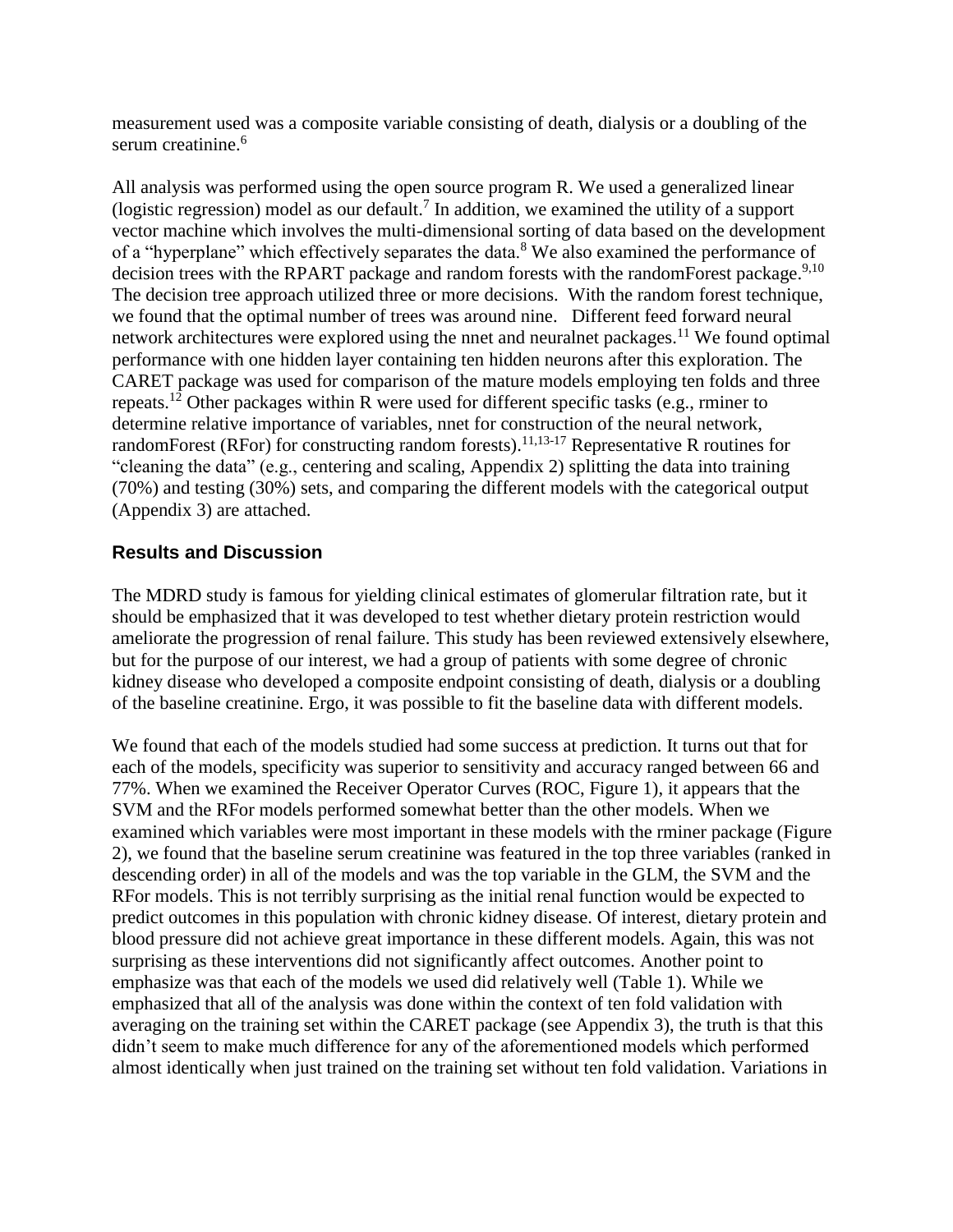the relative size of the training and testing sets (varying from 50:50 to 85:15) also did not significantly affect our results (data not shown).

**Figure 1:** Receiver operator curves (ROC) showing sensitivity against 1-specificity for generalized linear model (GLM) - red color, area under curve (AUC) = 0.59, support vector machine  $(SVM)$  – green color, AUC=0.77, decision tree  $(RPART)$  – blue color, AUC=0.64, neural network (NNet) – orange color, AUC= 0.67, random forest  $(RFor)$  – purple color,  $AUC = 0.72$  developed with the training set (70% of total) and applied to the testing set (30% of total) using a categorical output.

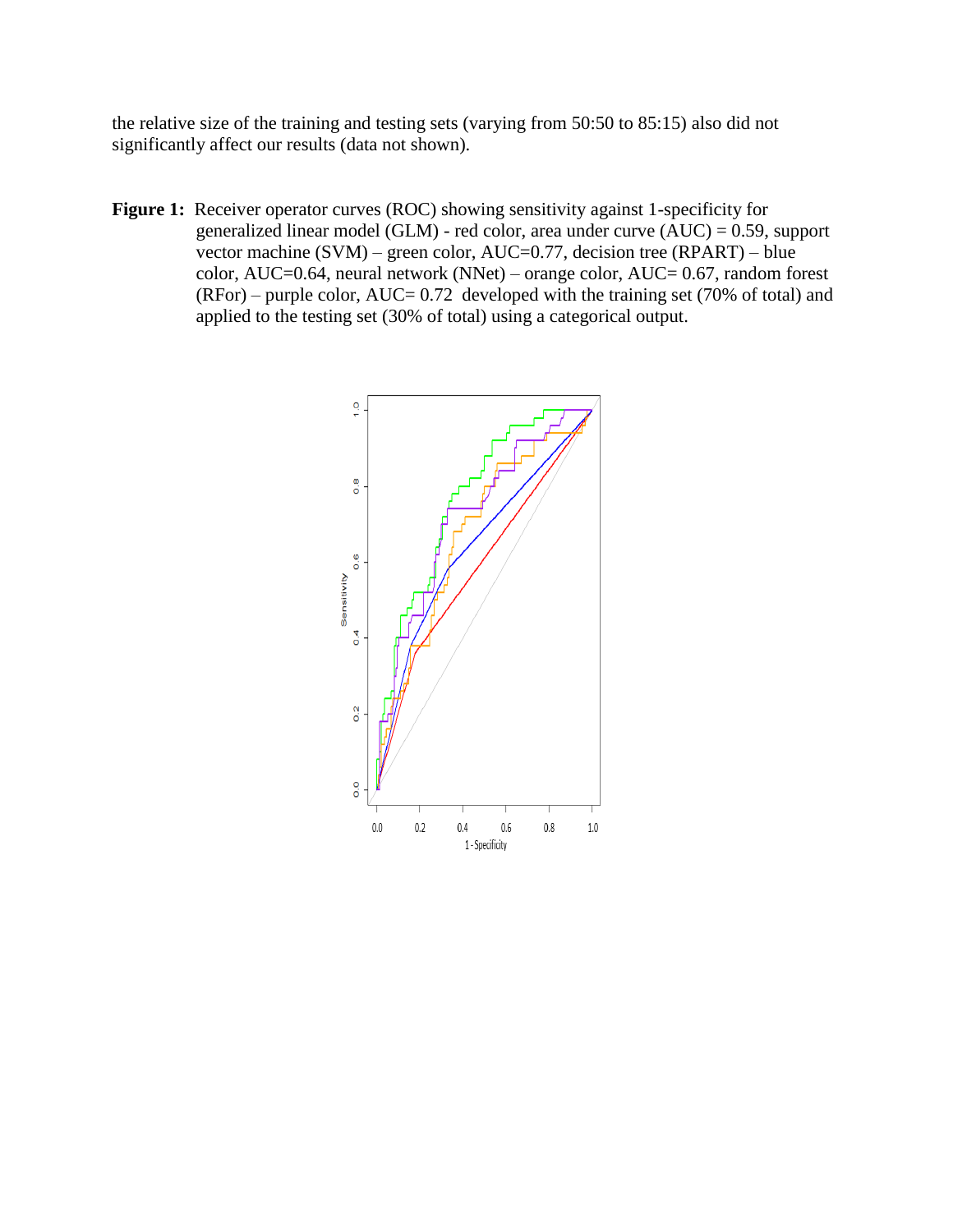**Figure 2:** Relative importance of variables in the SVM model. Similar plots were produced and analyzed for all of the models studied. For all but the neural network model, the top three variables accounted for the vast majority of the model. The top three variables in importance for each model were as follows. GLM: SCr (serum [creatinine]), GFR (glomerular filtration rate) and Pro (proteinuria); SVM: SCr, Pro and Bicarb (serum [bicarbonate]); RPART: SCr, pack-years, and Pro; NNet: UPot (urinary [potassium], Packs (packs of cigarettes/day) and SCr, and RFor: SCr, GFR and Prot.



Among subjects that had complete records, 591 were Caucasian, 51 were Black and 34 identified themselves as Hispanic (the remaining 16 were spread among other categories). To examine whether the models developed on the training set described above performed well with different racial groups, we looked at the performance on the Caucasian, Black and Hispanic subsets. We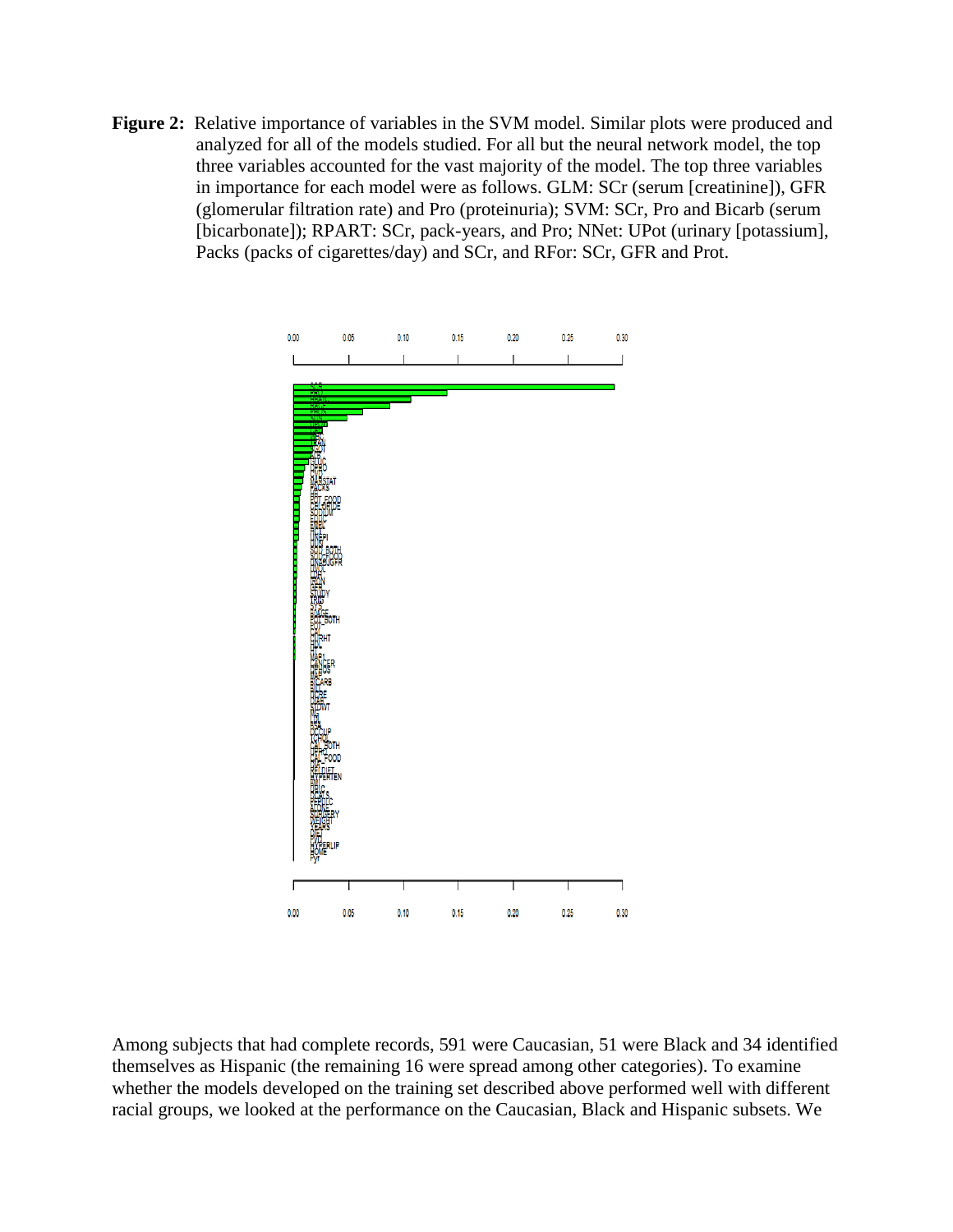found that the predictive models performed similarly across the different racial subsets (Figure 3). It is important here to point out that the predictive value of these models was superior in these racial subsets to that achieved in the aforementioned randomly selected testing set, in part, because they were tested on some patients who were in the original training set. Therefore and due to these difficulties, ethnicity is an area that shows promise but will be explored later in another study with different dataset.

**Figure 3:** Receiver operator curves (ROC) showing sensitivity against 1-specificity for generalized linear model (GLM) - red color, support vector machine (SVM) – green color, decision tree (RPART) – blue color, neural network (NNet) – orange color, random forest (RFor) – purple color, developed with the training set (70% of total) and applied to testing set consisting of all Caucasian, Black and Hispanic patients, respectively. Note that some patients in these racial groups were used in both the training and testing sets. Although the linear model did not perform well in the Hispanic subset, other models especially the random forest, neural network and support vector machine models performed extremely well in all racial subsets.



These data are of interest for several reasons. First, they show that creation of several different prediction models with clinical data sets is relatively straightforward within the open source architecture of R. Second, these data demonstrate that all of these models perform relatively well and end up "choosing" the same key clinical elements to predict clinical outcomes. Moreover, the models validate the clinical impression that knowing the severity of patient's renal failure is an excellent predictor of a composite clinical outcome which is weighted toward renal functional deterioration. For future projects, we recommend expansion of these models to include other clinical variables not included in the MDRD study which are known to reflect CKD progression.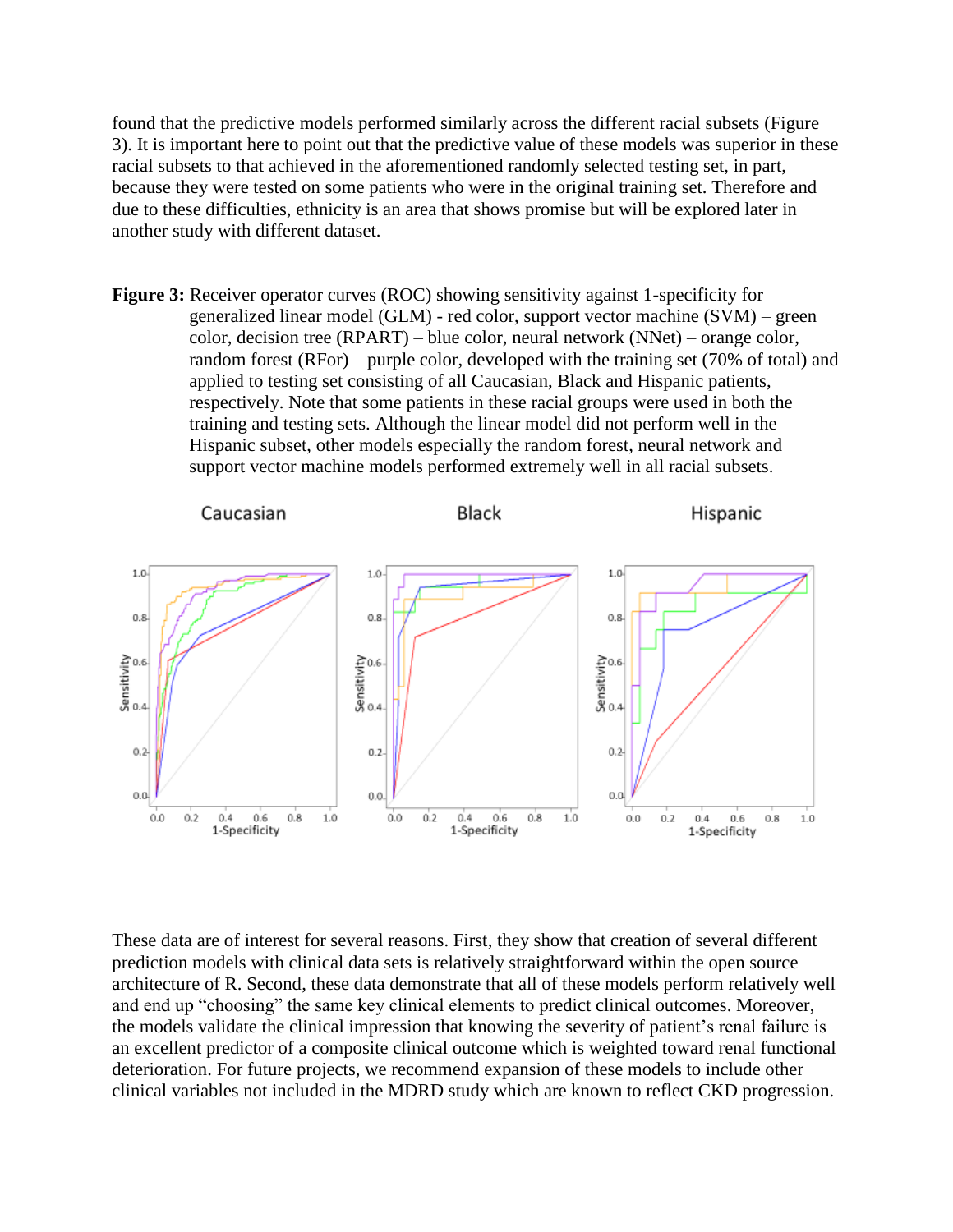### **References**

- 1. Levey AS, Greene T, Schluchter MD, Cleary PA, Teschan PE, Lorenz RA, et al. Glomerular filtration rate measurements in clinical trials. Modification of Diet in Renal Disease Study Group and the Diabetes Control and Complications Trial Research Group. Journal of the American Society of Nephrology : JASN. 1993;4(5):1159-71.
- 2. Levey AS, Gassman JJ, Hall PM, Walker WG. Assessing the progression of renal disease in clinical studies: effects of duration of follow-up and regression to the mean. Modification of Diet in Renal Disease (MDRD) Study Group. Journal of the American Society of Nephrology : JASN. 1991;1(9):1087-94.
- 3. Levey AS, Greene T, Sarnak MJ, Wang X, Beck GJ, Kusek JW, et al. Effect of dietary protein restriction on the progression of kidney disease: long-term follow-up of the Modification of Diet in Renal Disease (MDRD) Study. Am J Kidney Dis. 2006;48(6):879-88.
- 4. Levey AS, Adler S, Caggiula AW, England BK, Greene T, Hunsicker LG, et al. Effects of dietary protein restriction on the progression of advanced renal disease in the Modification of Diet in Renal Disease Study. Am J Kidney Dis. 1996;27(5):652-63.
- 5. Levey AS, Berg RL, Gassman JJ, Hall PM, Walker WG. Creatinine filtration, secretion and excretion during progressive renal disease. Modification of Diet in Renal Disease (MDRD) Study Group. Kidney international Supplement. 1989;27:S73-80.
- 6. Levey AS, Greene T, Beck GJ, Caggiula AW, Kusek JW, Hunsicker LG, et al. Dietary protein restriction and the progression of chronic renal disease: what have all of the results of the MDRD study shown? Modification of Diet in Renal Disease Study group. Journal of the American Society of Nephrology: JASN. 1999;10(11):2426-39.
- 7. CA G, MJ M, JI S, BL M. Predicting Medical Student Success on Licensure Exams. Med Sci Educ. 2015;25:447-53.
- 8. Tirelli T, Gamba M, Pessani D. Support vector machines to model presence/absence of Alburnus alburnus alborella (Teleostea, Cyprinidae) in North-Western Italy: comparison with other machine learning techniques. C R Biol. 2012;335(10-11):680-6.
- 9. Chen T, Cao Y, Zhang Y, Liu J, Bao Y, Wang C, et al. Random forest in clinical metabolomics for phenotypic discrimination and biomarker selection. Evid Based Complement Alternat Med. 2013;2013:298183.
- 10. Khondoker MR, Bachmann TT, Mewissen M, Dickinson P, Dobrzelecki B, Campbell CJ, et al. Multifactorial analysis of class prediction error: estimating optimal number of biomarkers for various classification rules. J Bioinform Comput Biol. 2010;8(6):945-65.
- 11. Zhang Z. A gentle introduction to artificial neural networks. Ann Transl Med. 2016;4(19):370.
- 12. Tsiliki G, Munteanu CR, Seoane JA, Fernandez-Lozano C, Sarimveis H, Willighagen EL. RRegrs: an R package for computer-aided model selection with multiple regression models. J Cheminform. 2015;7:46.
- 13. Liu R, Li X, Zhang W, Zhou HH. Comparison of Nine Statistical Model Based Warfarin Pharmacogenetic Dosing Algorithms Using the Racially Diverse International Warfarin Pharmacogenetic Consortium Cohort Database. PLoS One. 2015;10(8):e0135784.
- 14. Robin X, Turck N, Hainard A, Tiberti N, Lisacek F, Sanchez JC, et al. pROC: an open-source package for R and S+ to analyze and compare ROC curves. BMC Bioinformatics. 2011;12:77.
- 15. Emir B, Johnson K, Kuhn M, Parsons B. Predictive Modeling of Response to Pregabalin for the Treatment of Neuropathic Pain Using 6-Week Observational Data: A Spectrum of Modern Analytics Applications. Clin Ther. 2017;39(1):98-106.
- 16. Hengl T, Mendes de Jesus J, Heuvelink GB, Ruiperez Gonzalez M, Kilibarda M, Blagotic A, et al. SoilGrids250m: Global gridded soil information based on machine learning. PLoS One. 2017;12(2):e0169748.
- 17. Gallo S, Hazell T, Vanstone CA, Agellon S, Jones G, L'Abbe M, et al. Vitamin D supplementation in breastfed infants from Montreal, Canada: 25-hydroxyvitamin D and bone health effects from a follow-up study at 3 years of age. Osteoporos Int. 2016.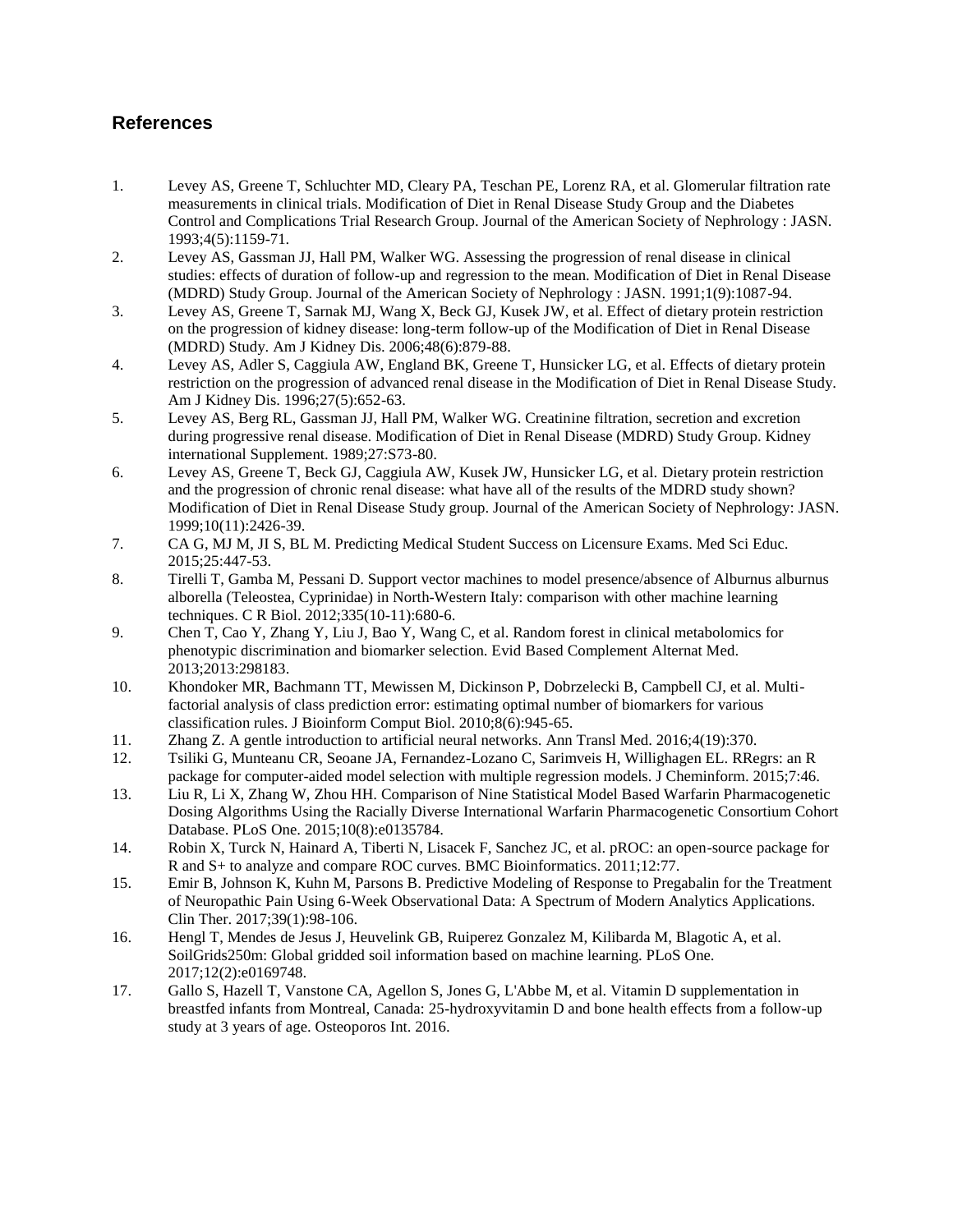| <b>Model</b>     | Yes   | N <sub>0</sub> | <b>Specificity</b> | <b>Sensitivity</b> | Accuracy |
|------------------|-------|----------------|--------------------|--------------------|----------|
| <b>Reference</b> | 50    | 134            |                    |                    |          |
| <b>GLM</b>       | 18/50 | 100/134        | 82%                | 36%                | 64%      |
| <b>SVM</b>       | 23/50 | 119/134        | 89%                | 46%                | 77%      |
| <b>RPart</b>     | 21/50 | 108/134        | 81%                | 42%                | 70%      |
| <b>NNet</b>      | 19/50 | 102/134        | 76%                | 38%                | 66%      |
| <b>RForest</b>   | 20/50 | 114/134        | 85%                | 40%                | 73%      |

**Table 1: Confusion Matrices with Different Models**

Sensitivity refers to true positives divided by the sum of true positives and false negatives. Specificity refers to the true negatives divided by the sum of true negatives and false positives. Accuracy is calculated on the testing set as the fraction of all assignments which are correct.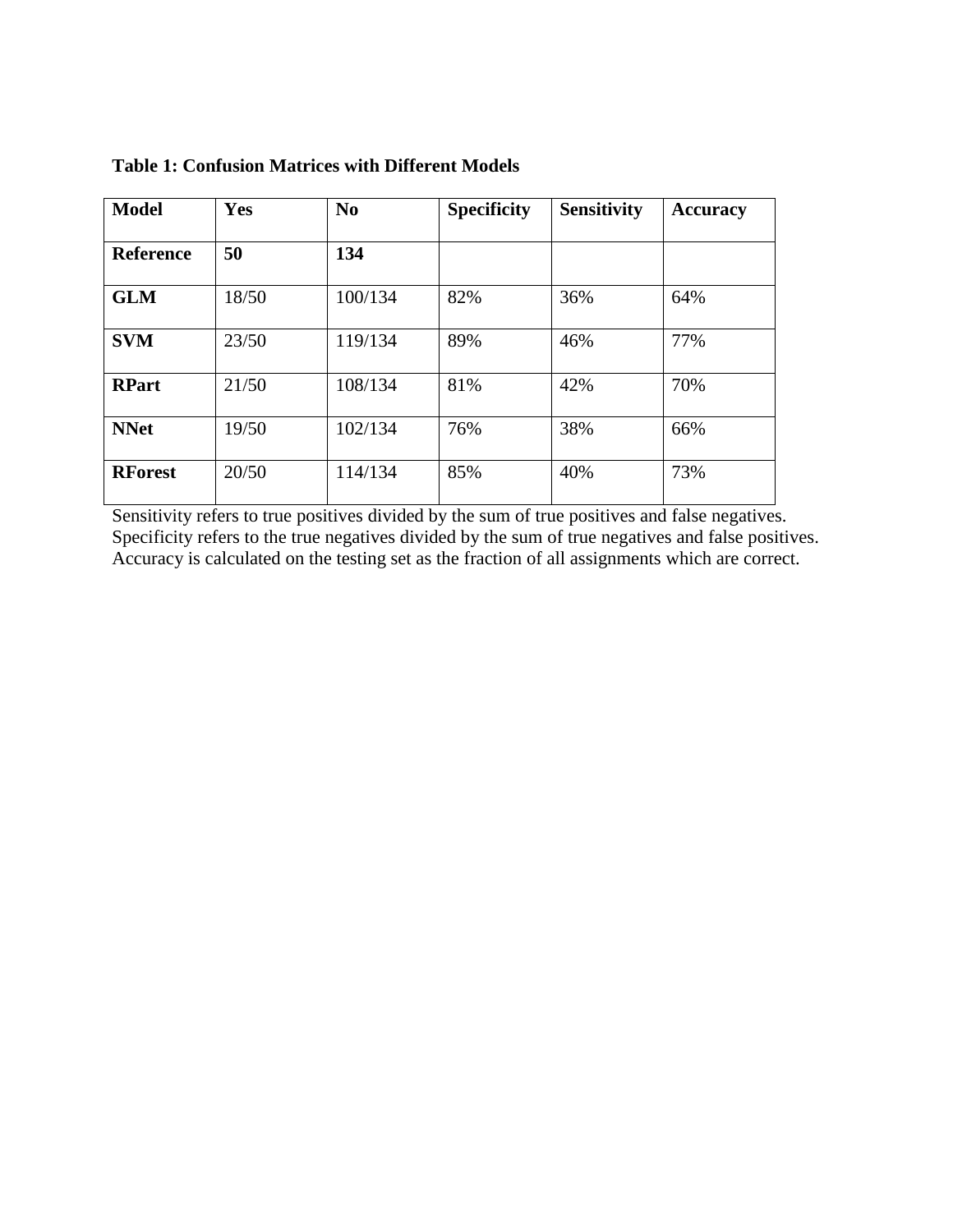| <b>Appendix 1:</b> |                                   |                 |                                |  |  |  |  |
|--------------------|-----------------------------------|-----------------|--------------------------------|--|--|--|--|
| Var Name           | <b>Var Description</b>            | <b>Var Name</b> | <b>Var Description</b>         |  |  |  |  |
|                    |                                   |                 |                                |  |  |  |  |
| "STDWT"            | Ideal Weight                      | "UNADJGFR"      | GFR not adjusted               |  |  |  |  |
| "CURHT"            | Height                            | "BSA"           | <b>Body Surface Area</b>       |  |  |  |  |
| "WEIGHT"           | Weight                            | "HT"            | Height during study            |  |  |  |  |
| "BMI"              | <b>Body Mass Index</b>            | "RACE"          | Race                           |  |  |  |  |
| "GFR"              | <b>Glomerular Filtration Rate</b> | "EDUC"          | <b>Education</b> level         |  |  |  |  |
| "MAP1"             | <b>Mean Arterial Pressure 1</b>   | "OCCUP"         | Occupation code                |  |  |  |  |
| "UCRE"             | Urinary [Creatinine]              | "HOME"          | <b>Stay at Home</b>            |  |  |  |  |
| "UUN"              | Urinary [Urea Nitrogen]           | "EMPL"          | Employment                     |  |  |  |  |
| "UPHO"             | Urinary [Phosphate]               | "RELDIET"       | Diet Group                     |  |  |  |  |
| "UVOL"             | <b>Urine Volume</b>               | "MARSTAT"       | <b>Marital Status</b>          |  |  |  |  |
| "UPOT"             | Urine [Protein]                   | "ALONE"         | Live Alone                     |  |  |  |  |
| "SUN"              | Serum Urea Nitrogen               | "DIAB"          | Diabetic                       |  |  |  |  |
| "SCR"              | <b>Serum Creatinine</b>           | "CAD"           | <b>Coronary Artery Disease</b> |  |  |  |  |
| "TCHOL"            | <b>Total Cholesterol</b>          | "PEPULC"        | Peptic Ulcer                   |  |  |  |  |
| "TRAN"             | Transferrin                       | "CANCER"        | Cancer                         |  |  |  |  |
| "ALB"              | Albumin                           | "CVD"           | <b>Stroke</b>                  |  |  |  |  |
| "HBA1C"            | HBA1C                             | "PVD"           | Peripheral Vascular Disease    |  |  |  |  |
| "PHOS"             | <b>Serum Phosphate</b>            |                 | Hypertension                   |  |  |  |  |
| "TRIG"             | Serum Triglycerides               | "HYPERTEN"      | Hyperlipidemia                 |  |  |  |  |
| "LDL"              | Low Density Lipoprotein           | "HYPERLIP"      | Prior Surgery                  |  |  |  |  |
| "HDL"              | <b>High Density Lipoprotein</b>   | "SURGERY"       | Smoking packs per day          |  |  |  |  |
| "POT"              | <b>Serum Potassium</b>            | "PACKS"         | Years smoking                  |  |  |  |  |
| "BICARB"           | Serum Bicarbonate                 | "YEARS"         | Product of prior two           |  |  |  |  |
| "CAL"              | Serum Calcium                     | "Pyr"           | Serum Sodium                   |  |  |  |  |
| "MG"               | Serum Magnesium                   | "SODIUM"        | Serum Chloride                 |  |  |  |  |
| "HB"               | Hemoglobin                        | "CHLORIDE"      | Serum Uric Acid                |  |  |  |  |
| "HCT"              | Hematocrit                        | "URIC"          | Serum Bili                     |  |  |  |  |
| "DPRO"             | <b>Dietary Protein</b>            | "BILI"          | Serum LDH                      |  |  |  |  |
| "DCALS"            | Dietary Calcium                   | "LDH"           | <b>Alanine Transaminase</b>    |  |  |  |  |
| "DPHOS"            | Dietary Phosphate                 | "SGOT"          | Serum Glucose                  |  |  |  |  |
| "IRON"             | Serum Iron                        | "GLUC"          | Potassium from food            |  |  |  |  |
| "WBC"              | <b>White Blood Cells</b>          | "POT_FOOD"      | <b>Total Potassium</b>         |  |  |  |  |
| "MAP"              | <b>Mean Arterial Pressure</b>     | "POT_BOTH"      | Sodium from food               |  |  |  |  |
|                    | during Study                      | "SOD_FOOD"      | <b>Total Sodium</b>            |  |  |  |  |
| "UNEPI"            | <b>UNEPI</b>                      | "SOD_BOTH"      | Calcium from food              |  |  |  |  |
| "STUDY"            | <b>Study Group</b>                | "CAL_FOOD"      | <b>Total Calcium</b>           |  |  |  |  |
| "DIET"             | Diet Study                        | "CAL_BOTH"      | Age at randomization           |  |  |  |  |
| "PRO"              | Protein Study                     | "B0AGE"         |                                |  |  |  |  |
| "SYS"              | <b>Systolic Blood Pressure</b>    |                 |                                |  |  |  |  |
| "DIA"              | <b>Diastolic Blood Pressure</b>   |                 |                                |  |  |  |  |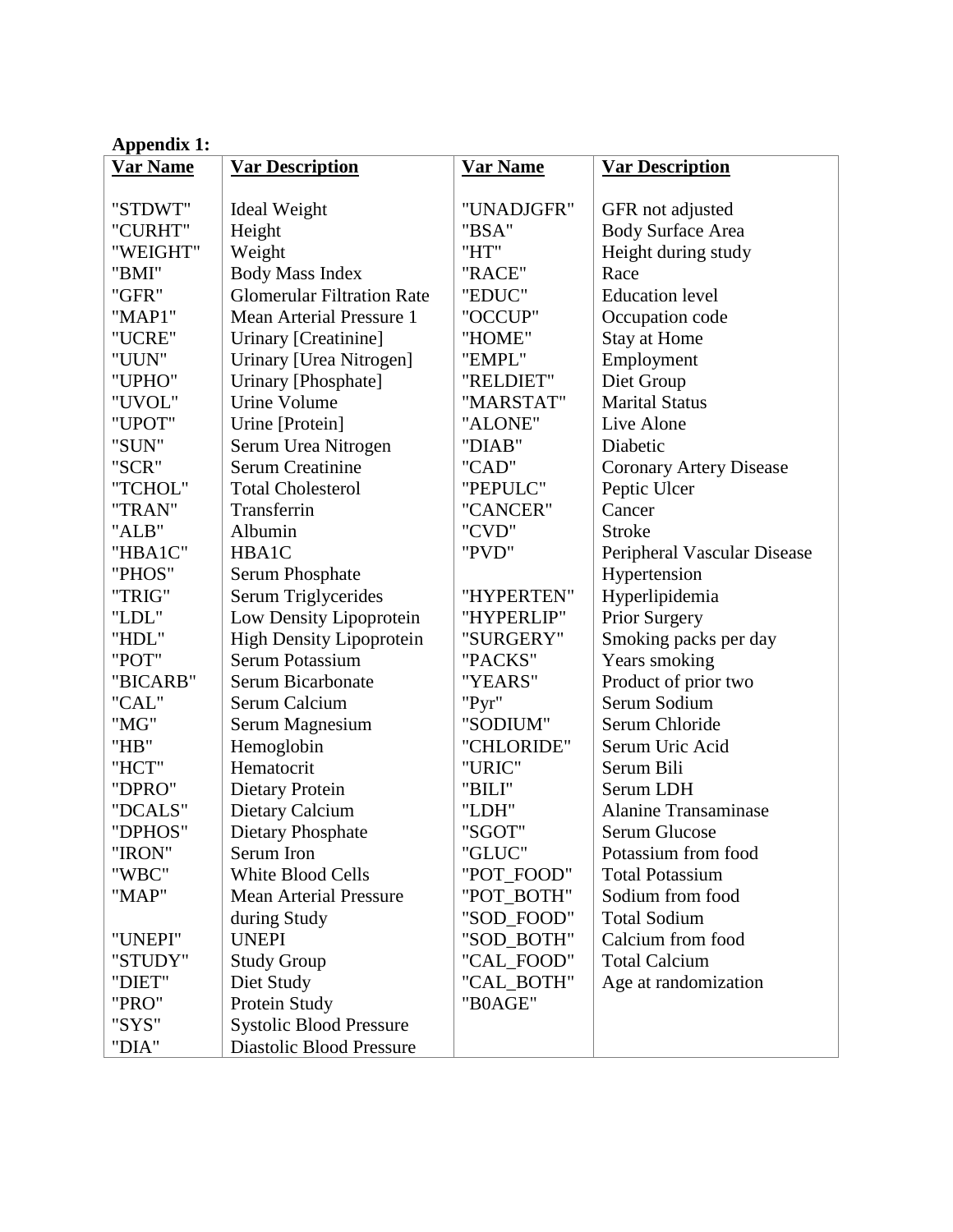## **Appendix 2: Cleaning Data**

```
#call in data set, remove patient index variable
xx=x[2:86]# only complete cases
xx=xx[complete.cases(xx),]
dim(xx)#create yes no variable for outcome
k=NULL
```

```
for(i in 1:dim(xx)[1]){
 if(xx$EV_ALL[i]>0){
   k[i]="yes"
  }else{
  k[i]="no" }
}
#create set for analysis
z=xx[,2:77]
z = \text{cbind}(z,k)colnames(z)[77]="output1"
#scale and center data
zz=preProcess(z,c("center","scale"))
z=predict(zz,z)
```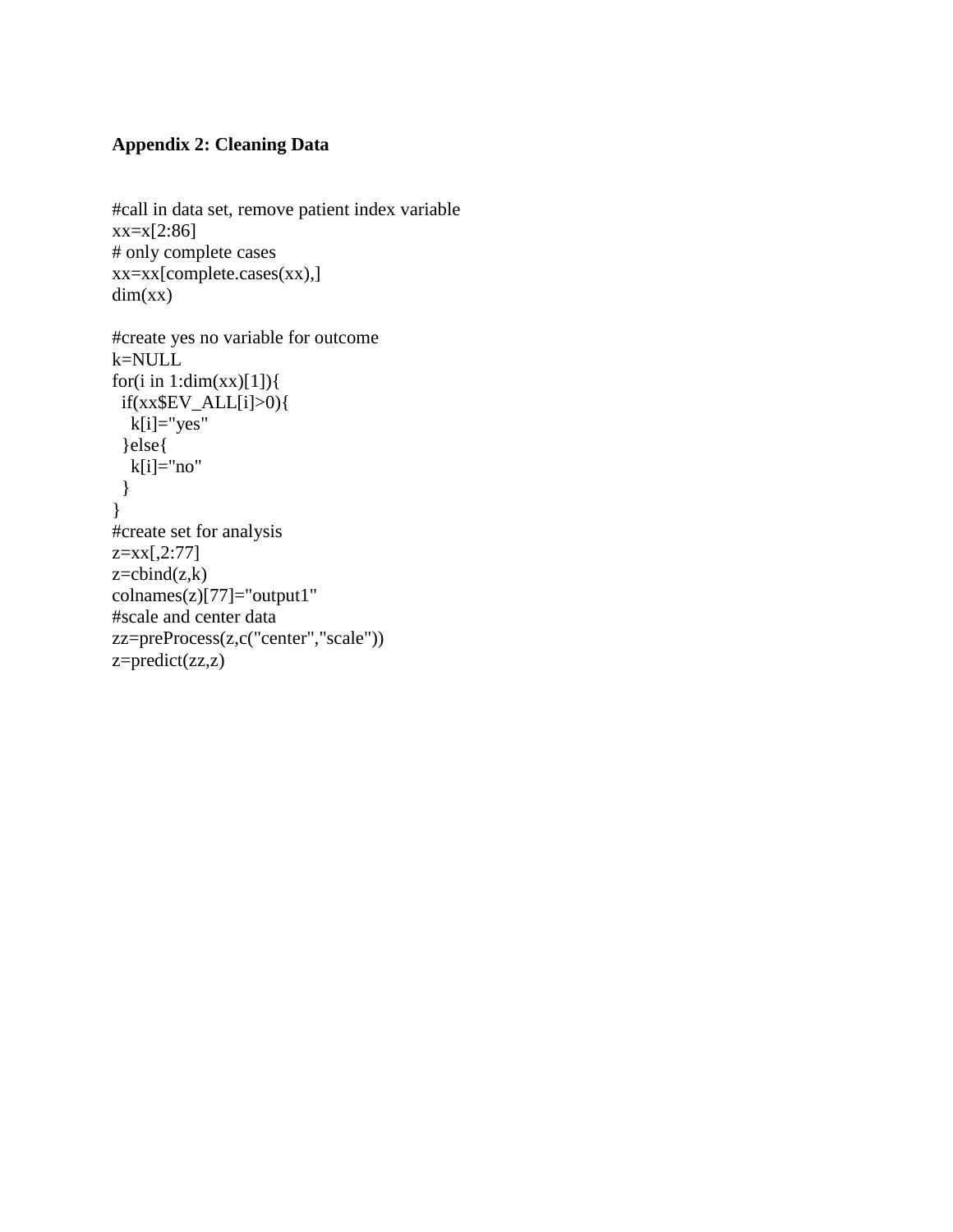#### **Appendix 3: ROC curve and model analysis**

```
#load libraries
library(ROCR)
library(pROC)
library(rpart)
library(caret)
library(nnet)
library(C50)
library(ggplot2)
library(lattice)
library(randomForest)
library(rminer)
# produce copy in a text file
sink('output1_2.txt', split=TRUE)
# separate the "cleaned" dataset z randomly into training and testing sets
set.seed(2) 
ind = sample(2, nrow(z), replace = TRUE, prob = c(0.75, 0.25))trainset = z[ind = 1,]
testset = z[ind = = 2,]
# train the different models within CARET on the training set
```

```
control = trainControl(method = "repeatedcv", number = 10, repeats = 3, classProbs = TRUE,summaryFunction = twoClassSummary)
```

```
glm.model = train(output1 \sim ., data = trainset, method = "glm", metric = "ROC", trControl =
control)
```

```
sym.model = train(output 1 \sim ., data = trainset, method = "symRadial", metric = "ROC", trControl
= control)
```

```
rpart.model = train(output1 \sim ., data = trainset, method = "rpart", metric = "ROC", trControl =
control)
```

```
tunGrid=expand.grid(size=c(5),decay=c(0.1))nnet.model = train(output1 \sim ., data=trainset, method = "nnet", metric="ROC",
trControl=control, tuneGrid=tunGrid)
```
rfor.model = train(output1  $\sim$  ., data=trainset, method = "rf", metric="ROC", trControl=control)

# establish predictions from these models on the testing set glm.probs = predict(glm.model, testset[,! names(testset) %in%  $c("output1")$ ], type = "prob") svm.probs = predict(svm.model, testset[,! names(testset) %in%  $c("output1")$ ], type = "prob")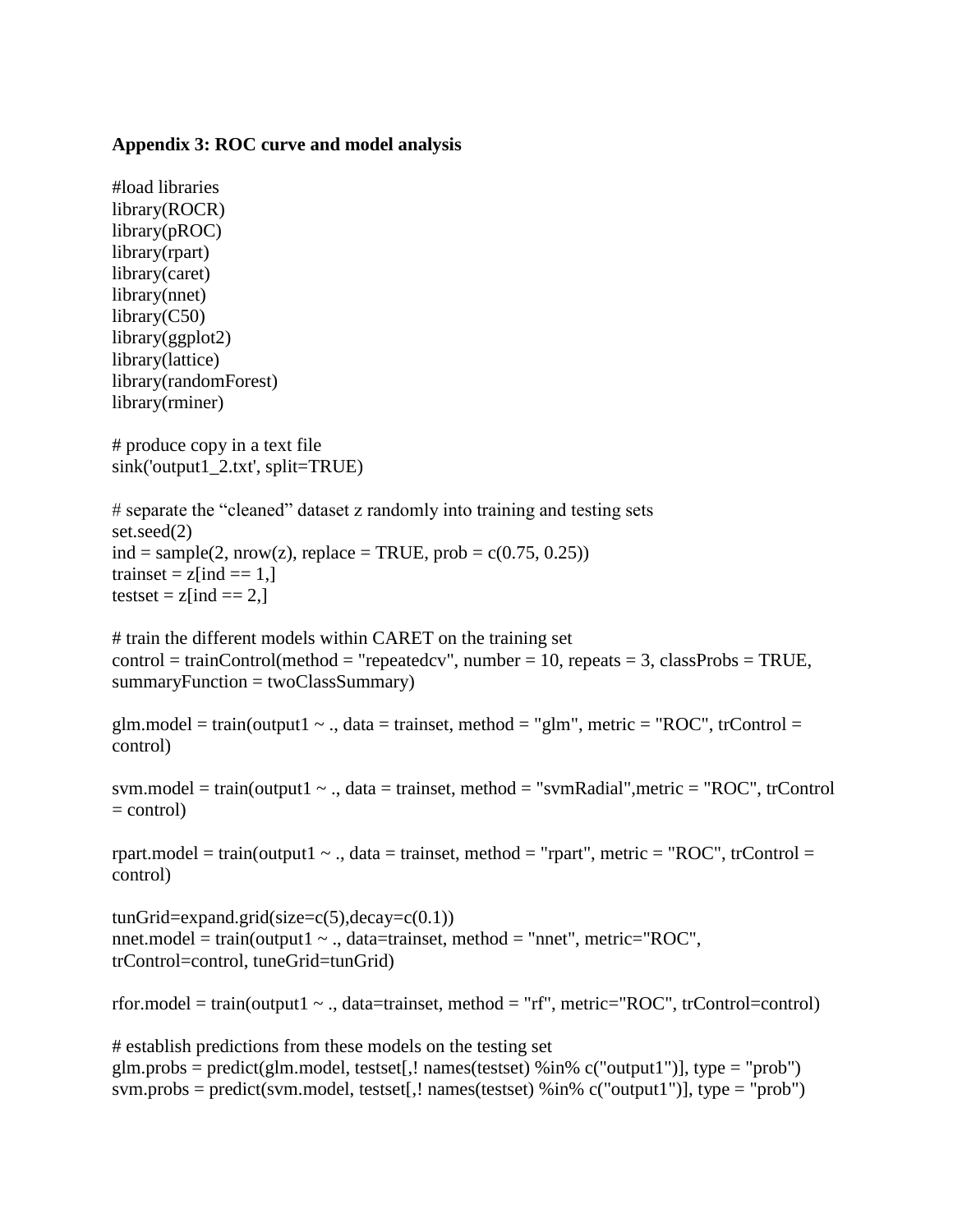rpart.probs = predict(rpart.model, testset[,! names(testset) %in% c("output1")], type = "prob") nnet.probs=predict(nnet.model, testset[,! names(testset) %in% c("output1")], type = "prob") rfor.probs=predict(rfor.model, testset[,! names(testset) %in%  $c("output1")$ ], type = "prob")

#create receiver operator curves windows()

glm.ROC =  $roc$ (response = testset[, c("output1")], predictor = glm.probs\$yes, levels = levels(testset[, c("output1")]))  $plot(glm.ROC, add=F, col = "red")$ 

svm.ROC =  $roc$ (response = testset[,  $c$ ("output1")], predictor = svm.probs\$yes, levels = levels(testset[, c("output1")]))  $plot(svm.ROC, add = TRUE, col = "green")$ 

rpart.ROC = roc(response = testset[, c("output1")], predictor = rpart.probs\$yes, levels = levels(testset[, c("output1")]))  $plot($ rpart.ROC, add = TRUE, col = "blue")

nnet.ROC=roc(response = testset[, c("output1")], predictor = nnet.probs\$yes, levels = levels(testset[, c("output1")])) plot(nnet.ROC,  $add = TRUE$ ,  $col = "orange")$ 

rfor.ROC=roc(response = testset[, c("output1")], predictor = rfor.probs\$yes, levels = levels(testset[, c("output1")]))  $plot(rfor.ROC, add = TRUE, col = "purple")$ 

#produce confusion matrices

```
glm.pred=predict(glm.model,testset[,!names(testset)%in% c("output1")])
table(glm.pred,testset[,c("output1")])
confusionMatrix(glm.pred,testset[,c("output1")])
```

```
svm.pred=predict(svm.model,testset[,!names(testset)%in% c("output1")])
table(svm.pred,testset[,c("output1")])
confusionMatrix(svm.pred,testset[,c("output1")])
```

```
rpart.pred=predict(rpart.model,testset[,!names(testset)%in% c("output1")])
table(rpart.pred,testset[,c("output1")])
confusionMatrix(rpart.pred,testset[,c("output1")])
```

```
nnet.pred=predict(nnet.model,testset[,!names(testset)%in% c("output1")])
table(nnet.pred,testset[,c("output1")])
confusionMatrix(nnet.pred,testset[,c("output1")])
```

```
rfor.pred=predict(rfor.model,testset[,!names(testset)%in% c("output1")])
```